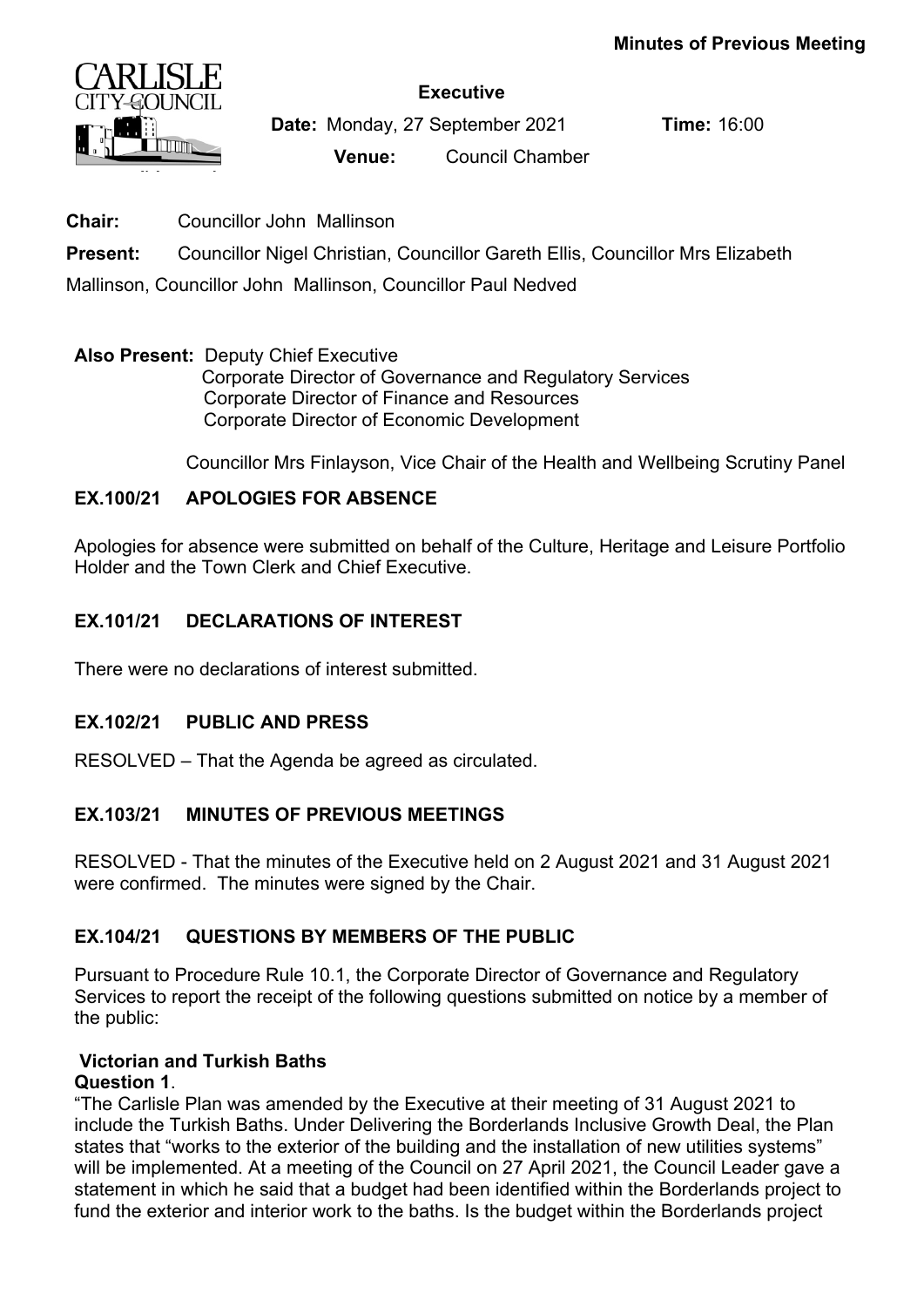conditional on the City Council making the site of the 1970s pool building available to the Borderlands project?"

The Leader responded to the question:

"The Station gateway project includes proposals to re-develop the area to the rear of the station to provide a new entrance, additional parking, drop off facilities and replacement bus services.

In order to accommodate the development, the City Council has made available the land currently occupied by the 1970s pools. However, this would require works to the Victorian and Turkish Baths which it was agreed would be funded by the Borderlands Project."

Pursuant to Procedure Rule 10.8 the member of the public asked a supplementary question:

"Were there any conditions tied to the £400,000 budget from the Borderlands Project?"

The Leader responded that he was not aware of any.

#### **Question 2**.

"At the meeting of the Executive on August 31st 2021, it was agreed to refer the Asset Management Plan for approval to Council. It was confirmed to the Business Transformation Scrutiny Committee that under the plan the Victorian and Turkish Baths are excluded from the maintenance programme and will be incorporated back into the programme on completion of the interior and exterior work that is to be funded by the budget from the Borderlands Project. Can the Executive detail how maintenance and general repairs to the Victorian and Turkish Baths will be funded between now and the incorporation of the Baths into the maintenance programme?"

The Leader responded to the question:

"With regards the maintenance programme, the Victorian and Turkish Baths has been taken out of the maintenance programme while the capital works are undertaken as part of the Borderlands Station gateway project as there won't be any need for maintenance during this period. Once these works are completed and assessed, the Baths will be included in the programme."

Pursuant to Procedure Rule 10.8 the member of the public asked a supplementary question:

"Was the Council responsible for the works and which budget would the maintenance work come from?"

The Leader responded that the works would be part of the Council's maintenance budget.

## **EX.105/21 NOTICE OF EXECUTIVE KEY DECISIONS**

(Non Key Decision)

**Portfolio** Cross-Cutting

#### **Relevant Scrutiny Panel**

Health and Wellbeing; Economic Growth; Business and Transformation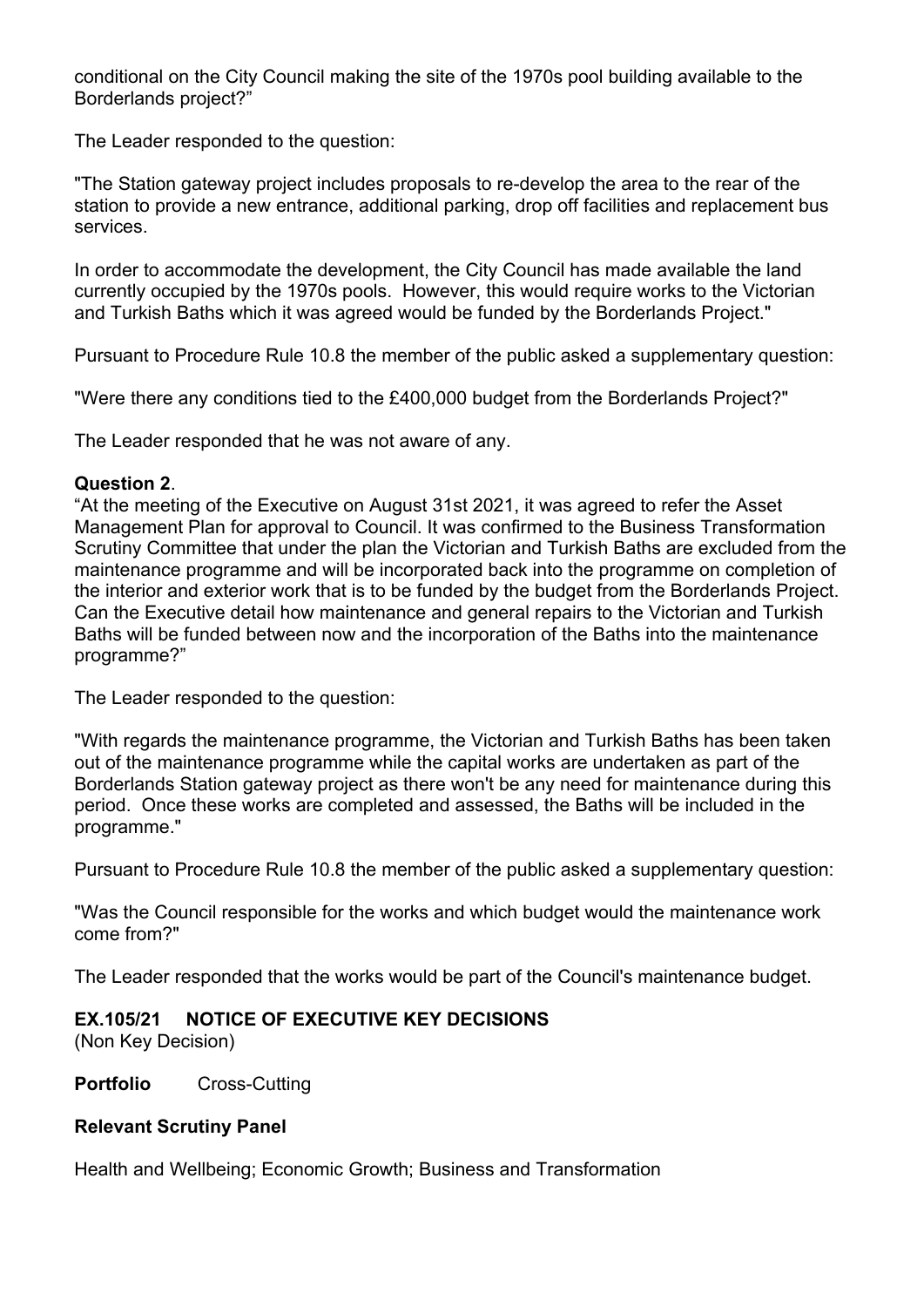#### **Subject Matter**

The Notice of Executive Key Decisions dated 27 August 2021 was submitted for information. The Leader moved and the Finance, Governance and Resources Portfolio Holder seconded the paper.

#### **Summary of options rejected None**

## **DECISION**

That, subject to the above, the Notice of Executive Key Decisions dated 27 August 2021 be received.

#### **Reasons for Decision** Not applicable

#### **EX.106/21 SCHEDULE OF DECISIONS TAKEN BY OFFICERS** (Non Key Decision)

**Portfolio** Cross Cutting

#### **Relevant Scrutiny Panel**

Health and Wellbeing; Economic Growth; Business and Transformation

#### **Subject Matter**

Details of decision taken by Officer under delegated powers wee submitted. The Leader moved and the Finance, Governance and Resource Portfolio Holder seconded the paper.

#### **Summary of options rejected** None

#### **DECISION**

That the decisions, attached as appendix A, be noted.

**Reasons for Decision** Not applicable

**EX.107/21 JOINT MANAGEMENT TEAM** (Non Key Decision)

**Portfolio** Cross-cutting

#### **Relevant Scrutiny Panel**

Health and Wellbeing; Economic Growth; Business and Transformation

#### **Subject Matter**

The Minutes of the meeting of the Joint Management Team held on 31 August 2021 were submitted for information.

The Leader moved and the Finance, Governance and Resources Portfolio Holder seconded the Minutes.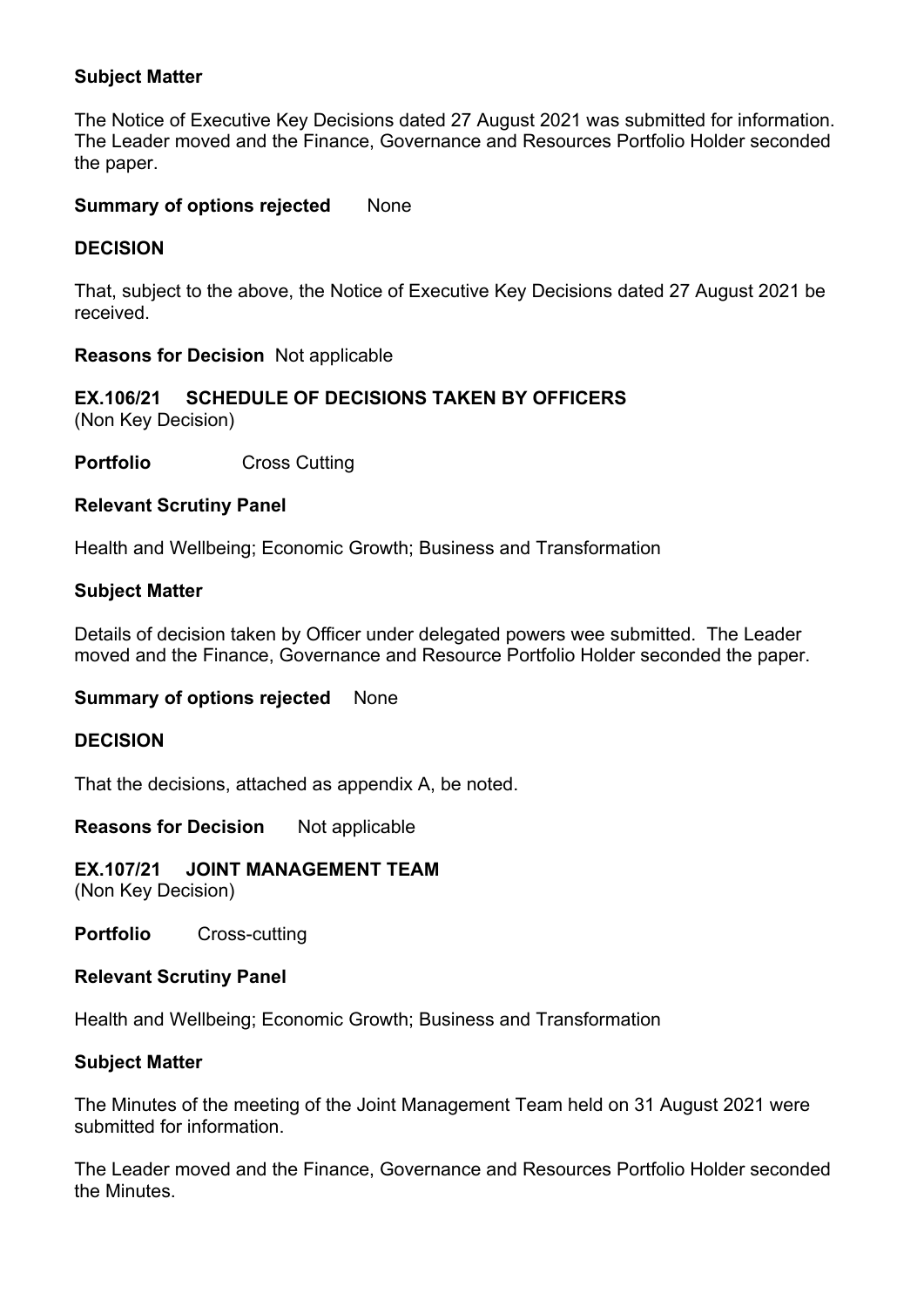#### **Summary of options rejected None**

#### **DECISION**

That the Minutes of the meeting of the Joint Management Team held on 31 August 2021, attached as Appendix B, be received.

#### **Reasons for Decision** Not applicable

#### **EX.108/21 ANNUAL EQUALITY REPORT 2020/21 AND EQUALITY ACTION PLAN 2021** (Non Key Decision)

#### **Portfolio Communities, Health and Wellbeing**

**Relevant Scrutiny Panel** Health and Wellbeing

#### **Subject Matter**

The Communities, Health and Wellbeing Portfolio Holder presented the Annual Equality Report for 2020/21 and the Equality Action Plan 2021. The Council had a positive approach to equality both in supporting staff and engaging with the community. This was demonstrated by the commitment to be open and transparent, acknowledging gaps in data and looking at how the Council can improve.

The Equality Action Plan 2021 set out actions on how the Council would work towards achieving the equality objectives and address the issues identified. The Communities Health and Wellbeing Portfolio Holder thanked the Health and Wellbeing Scrutiny Panel for their input.

The Communities, Health and Wellbeing Portfolio Holder moved the recommendation which was seconded by the Economy, Enterprise and Housing Portfolio Holder.

The Health and Wellbeing Scrutiny Panel has considered the report at their meeting on 2 September 2021(Minute Excerpt HWSP.57/21 referred).

The Vice Chair of the Health and Wellbeing Scrutiny Panel was in attendance at the meeting. She noted that the Panel had noted the outstanding work that staff had undertaken during a difficult time and the Panel had welcomed the report.

#### **Summary of options rejected** None

#### **DECISION**

That the Executive had considered and commented on the content of the Annual Equality Report and Equality Action Plan.

#### **Reasons for Decision**

The Annual Equality Report enabled the Council to fulfil requirements of the Public Sector Equality Duty.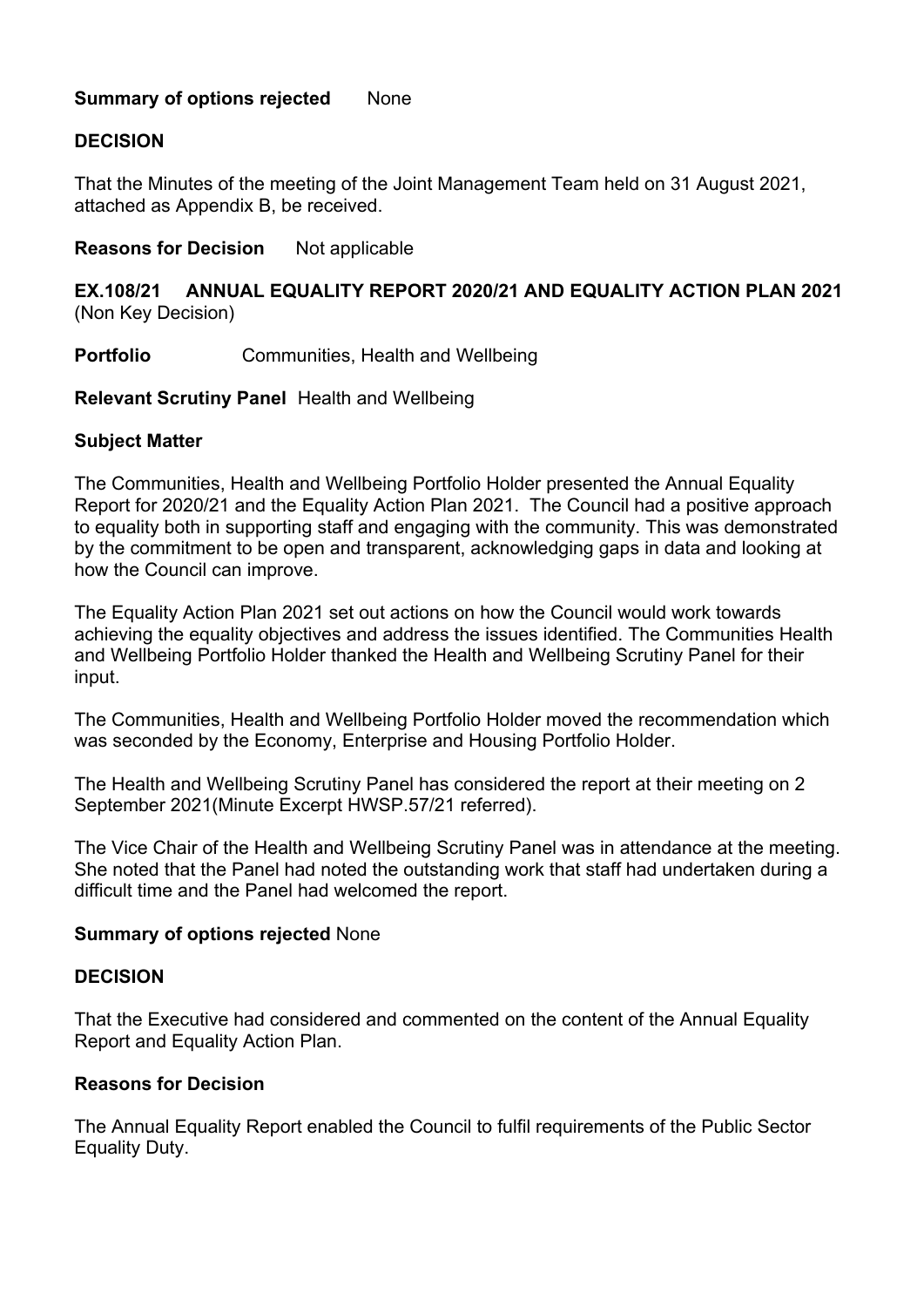## **EX.109/21 QUARTER 1 PERFORMANCE REPORT 2021/22**

 **(**Non Key Decision)

**Portfolio** Finance, Governance and Resources

#### **Relevant Scrutiny Panel**

Health and Wellbeing; Economic Growth; Business and Transformation

#### **Subject Matter**

The Finance, Governance and Resources Portfolio Holder submitted report PC.36/21 containing the Quarter 1 2021/22 performance against the current Service Standards and a baseline position for the Carlisle Plan 2021-23 actions as defined in the draft Plan. Performance against the 2021/22 Key Performance Indicators (KPIs) were included as a dashboard. The recommendations from the Member Task and Finish Group on performance reporting were also detailed.

The Business and Transformation; Health and Wellbeing and Economic Growth Scrutiny Panels had scrutinised the performance at meetings held on 26 August, 2 and 9 September 2021 respectively. Excerpts from the minutes of those meetings were also submitted (BTSP.68/21, HWSP.58/21 and EGSP.57/21 referred).

The Finance, Governance and Resources Portfolio Holder moved the recommendations and the Leader seconded them.

#### **Summary of options rejected Mone**

## **DECISION**

That the Executive had:

- 1) given consideration to the performance of the City Council as presented in Report PC.36/21, and the observations of the Scrutiny Panels, with a view to seeking continuous improvement in how the Council delivered its priorities.
- 2) considered and agreed the recommendations made by the Member Task and Finish Group regarding future performance reports.

## **Reasons for Decision**

To seek Executive consideration of the performance of the City Council as presented in the report

## **EX.110/21 AMENDMENT TO THE COMPLAINTS AND FEEDBACK POLICY**

**(**Non Key Decision)

**Portfolio** Finance, Governance and Resources

**Relevant Scrutiny Panel Business and Transformation** 

## **Subject Matter**

The Finance, Governance and Resources Portfolio Holder reported that the Complaints and Feedback Policy was an important mechanism for residents to put forward feedback to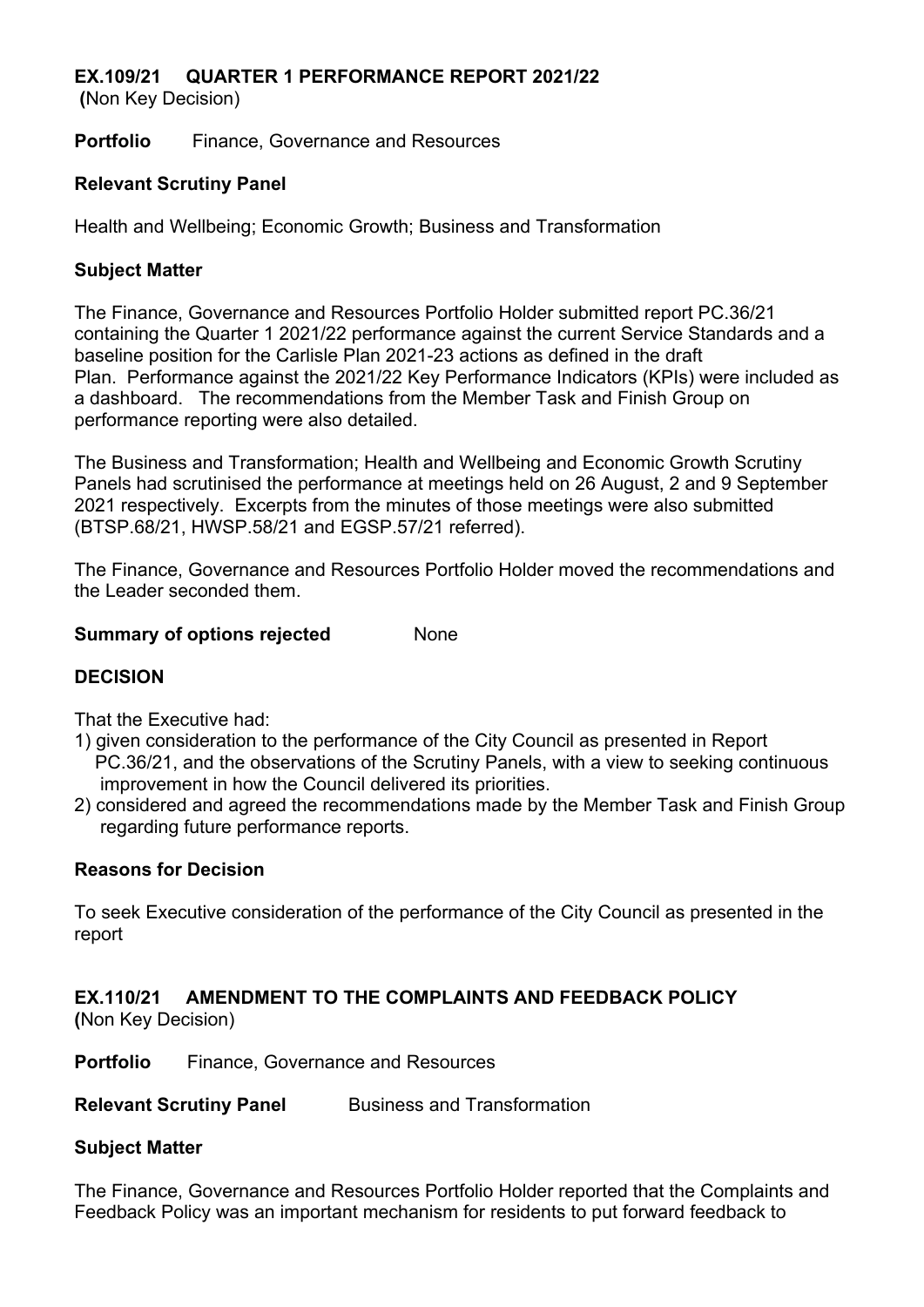improve Council services. The Council had undertaken a review of the policy to improve the customer experience, better manage expectations and maximise internal efficiency when investigating and responding to complaints. Proposed amendments would highlight best practice and provide valuable feedback for service improvement.

The Finance, Governance and Resources Portfolio Holder moved and the Leader seconded the recommendation.

**Summary of options rejected** Not to approve the revised Policy.

#### **DECISION**

That the revised Corporate Complaints and Feedback Policy be approved (CE.10/21)

#### **Reasons for Decision**

A defined Corporate Complaints and Feedback Policy would control customer expectation and improve the customer experience

The Meeting ended at: 16:10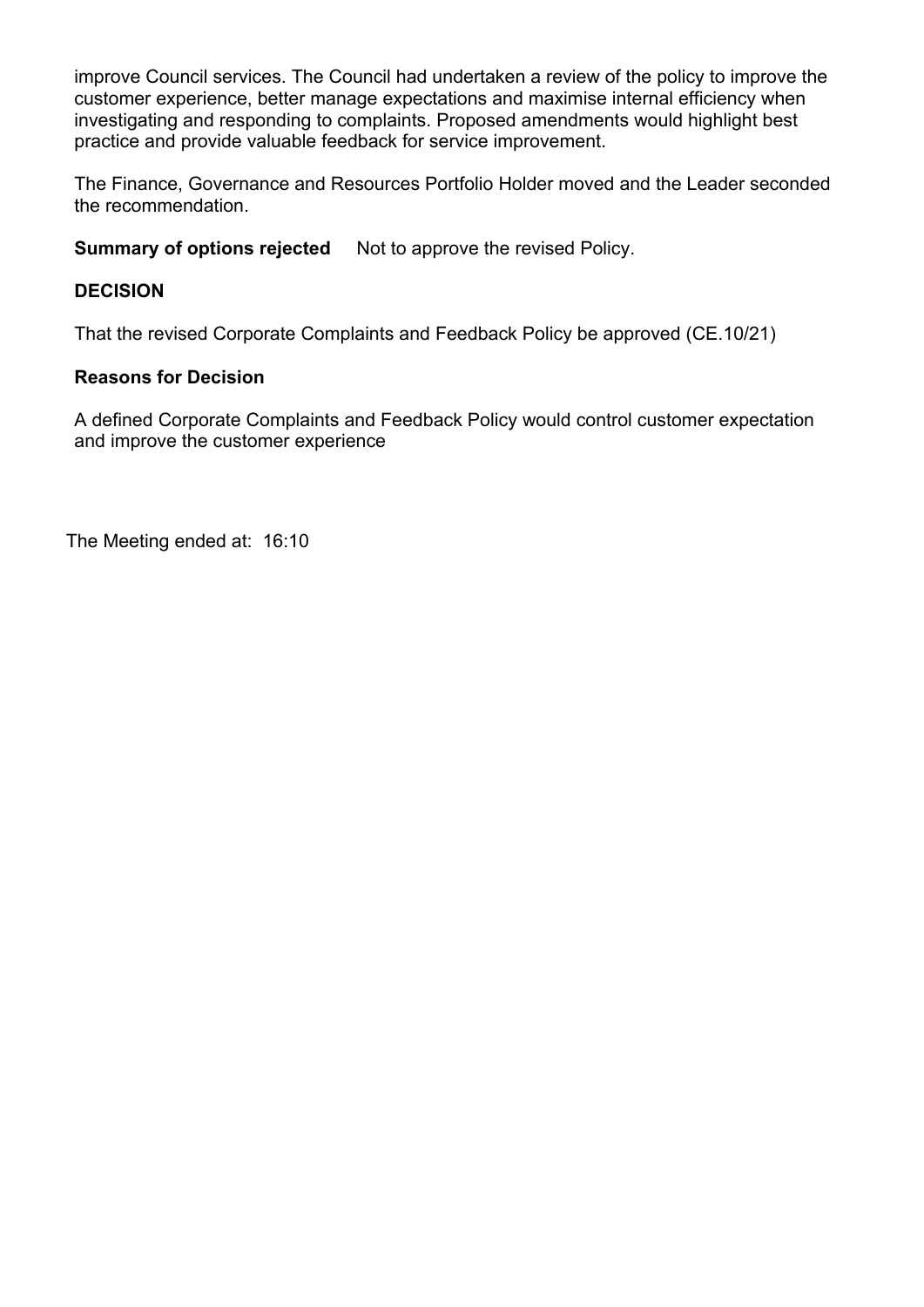## **Officer Decisions**

Below is a list of decisions taken by Officers which they have classed as significant, full details and supporting background documents can be viewe[d](http://www.carlisle.gov.uk/CMIS/) [on the Council's website www.carlisle.gov.uk/CMIS/](http://www.carlisle.gov.uk/CMIS/)

| <b>Decision</b><br><b>Ref No</b> | Title:<br><b>Subject and Decision Taken:</b>                                                                                                                                                                                                                                                                                                                                     | <b>Reports and Background</b><br><b>Papers considered:</b>                                                                                                   | <b>Date</b><br><b>Decision</b><br>Taken: | <b>Decision</b><br>Maker:                                                      |
|----------------------------------|----------------------------------------------------------------------------------------------------------------------------------------------------------------------------------------------------------------------------------------------------------------------------------------------------------------------------------------------------------------------------------|--------------------------------------------------------------------------------------------------------------------------------------------------------------|------------------------------------------|--------------------------------------------------------------------------------|
| OD.86/21                         | Draw down of Economic Recovery Reserve as part of the Restarting<br><b>Communities Fund.</b><br>To draw down the sum of £50,000 as match funding in order for the<br>Restarting Communities Fund to be accessed by parish councils and<br>urban communities within Carlisle District.                                                                                            | $ED 18/21 - Restarting$<br><b>Communities Fund Report to</b><br>Executive $-5$ <sup>th</sup> July 2021<br>Meeting<br>Appendix - applications<br>summary      | 20 August<br>2021                        | Corporate<br>Director of<br>Economic<br>Development                            |
| OD.87/21                         | Licensing Decisions taken between 1 August 2021 and 3 September 2021<br>The Licensing Manager has granted the attached licences or permissions<br>under an express authorisation delegated to her and in accordance with<br>the Council's policy requirements. (can be viewed on the Council website<br>http://CMIS.carlisle.gov.uk/CMIS/CouncilDecisions/OfficerDecisions.aspx) | Applications for various<br>licences. Private Not for<br>Publication by Virtue of<br>Paragraph 1 of Part 1 of<br>Schedule 12A of the Local<br>Government Act | 03<br>September<br>2021                  | Licensing<br>Manager                                                           |
| OD.88/21                         | Enforced Sale of an empty property<br>To use the Enforced Sale procedure to recover debts incurred by the<br>Council on an empty property, 18 Delagoa Street, Carlisle CA1 2LZ, as<br>an exception to policy in that the debt does not exceed £1,000.                                                                                                                            | The background report is not<br>for publication by virtue of<br>Paragraphs 2, 3 & 6 of Part 1<br>of Schedule 12A to the Local<br>Government Act 1972.        | 08<br>September<br>2021                  | Corporate<br>Director of<br>Governance<br>and<br>Regulatory<br><b>Services</b> |
| OD.89/21                         | Part site 14 Rosehill Industrial Estate, Carlisle<br>Agreement to request for consent to renew underlease                                                                                                                                                                                                                                                                        | None                                                                                                                                                         | 14<br>September<br>2021                  | Property<br><b>Services</b><br>Manager                                         |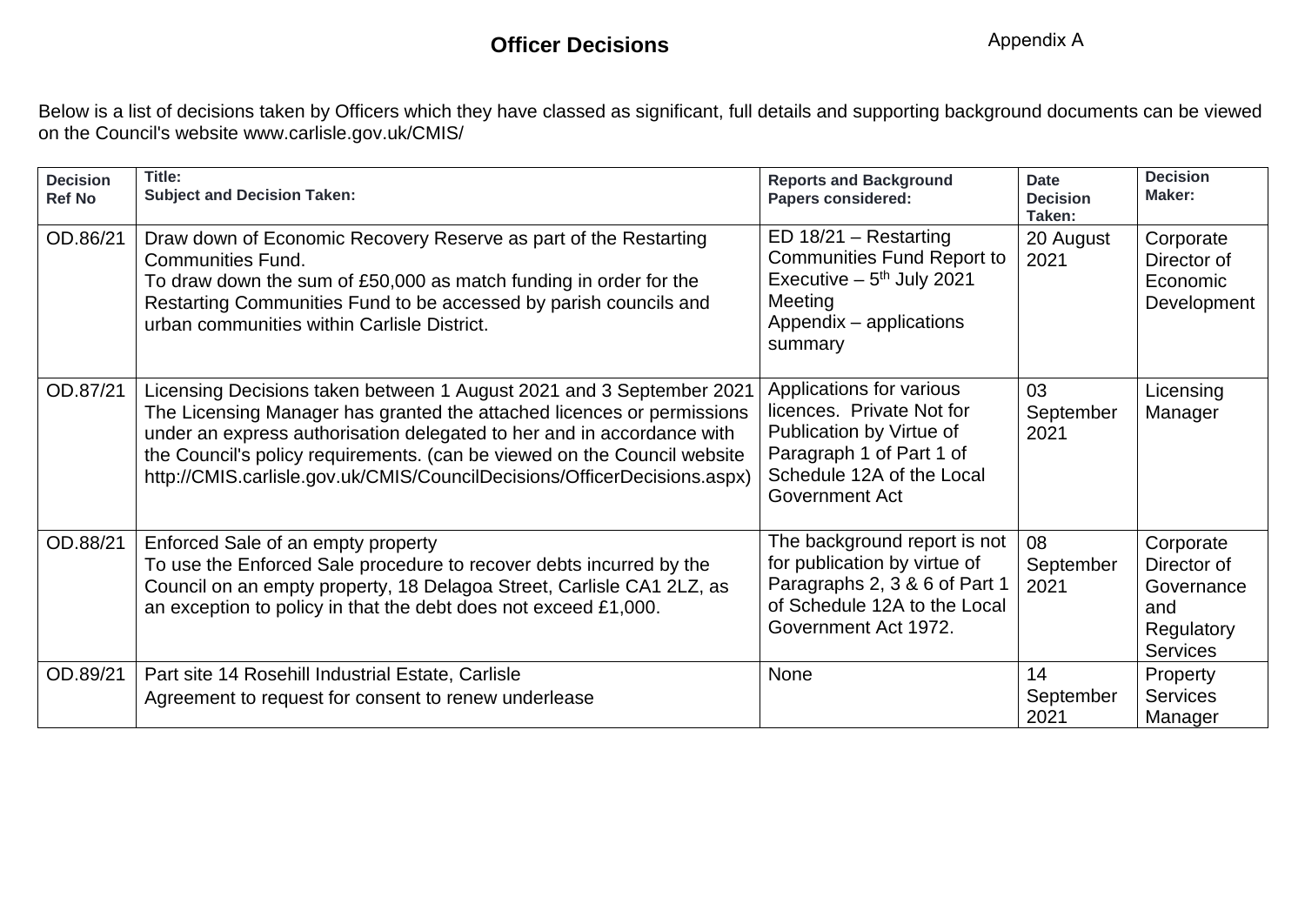## **JOINT MANAGEMENT TEAM**

# **MINUTES – 31st August 2021**

| <b>Attendees</b> | Leader; Deputy Leader; PH Communities, Health & Wellbeing;<br>PH Culture, Heritage & Leisure; PH Economy, Enterprise &<br>Housing; PH Environment & Transport; Chief Executive;<br>Corporate Director of Governance & Regulatory Services;<br>Corporate Director of Finance & Resources; Corporate Director<br>of Economic Development; Representative from Hyas; Health<br>& Wellbeing Manager |
|------------------|-------------------------------------------------------------------------------------------------------------------------------------------------------------------------------------------------------------------------------------------------------------------------------------------------------------------------------------------------------------------------------------------------|
| <b>Apologies</b> | <b>Deputy Chief Executive</b>                                                                                                                                                                                                                                                                                                                                                                   |

| Agenda Item 1 – Minutes of Meeting $2nd$ August 2021                              | <b>Action</b> |
|-----------------------------------------------------------------------------------|---------------|
| Noted and agreed                                                                  |               |
| Agenda Item 2 - Development Corporation Workstream -                              |               |
| <b>Overview and Next Steps</b>                                                    |               |
| A Representative from Hyas attended and delivered a<br>presentation update to JMT |               |
| Agenda Item 3 - Local Government Reorganisation                                   |               |
| The Chief Executive updated attendees with current information<br>available       |               |